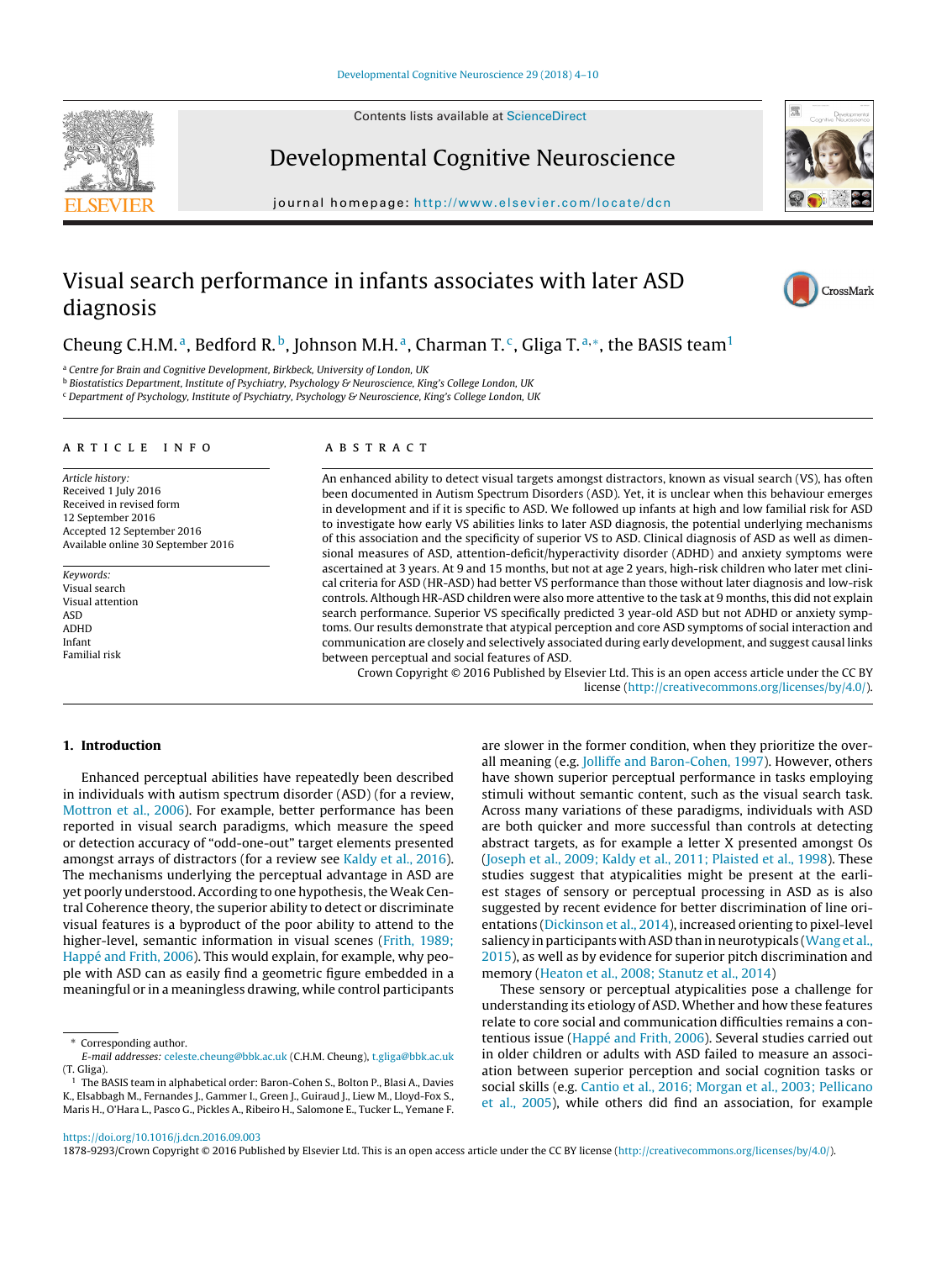between line orientation discrimination and autism quotient scores ([Dickinson](#page-6-0) et [al.,](#page-6-0) [2014\).](#page-6-0) More generally, dimensional measures of social and non-social symptoms are poorly correlated [\(Happé](#page-6-0) [and](#page-6-0) [Ronald,](#page-6-0) [2008\),](#page-6-0) and there is evidence for reduced genetic overlap, indicating that perceptual and social atypicalities might be independent aspects of ASD [\(Ronald](#page-6-0) et [al.,](#page-6-0) [2005\).](#page-6-0) However, evidence for the fractionation of the autism phenotype comes mainly from research carried out with older children and adults. An alternative view is that atypical perception and social skills are intrinsically related during early development but may diverge later due to adaptive changes specific to each domain [\(Gliga](#page-6-0) et [al.,](#page-6-0) [2015b\).](#page-6-0) In support of this hypothesis, we showed that in younger siblings of children with ASD, improved search performance at 9 months, associates with ASD symptom severity at 15 months and 2 years of age ([Gliga](#page-6-0) et [al.,](#page-6-0) [2015a\).](#page-6-0) At 2 years of age, autism symptoms no longer related to concurrent search performance.

This initial work left several key questions unanswered. First, does superior performance in visual search during infancy discriminate those children that go on to receive a clinical diagnosis of ASD from the other high risk children and control participants? Second, what drives superior search performance; is it due to better discrimination abilities or better attention to the task? Increased arousal was shown to associate with better performance in visual search in toddlers with ASD ([Blaser](#page-5-0) et [al.,](#page-5-0) [2014\)](#page-5-0) and might be a common driver of both superior perception and social interaction atypicality. Finally, does superior perception specifically predict ASD symptoms as opposed to other aspects of early emerging psychopathology? Building theoreticalmodels thatlink perceptual and social atypicalities in ASD will greatly benefit from evidence that these features are selectively associated.

We investigate these issues in a cohort of infants at familial risk for ASD (who have an older sibling with the disorder). About 20% of younger siblings develop ASD themselves [\(Ozonoff](#page-6-0) et [al.,](#page-6-0) [2015\)](#page-6-0) and another 20% will manifest subthreshold symptoms or developmental delay ([Messinger](#page-6-0) et [al.,](#page-6-0) [2015\).](#page-6-0) Infant sibs research has yielded a variety of infancy markers of later clinical autism, indexing a broad spectrum of putative neural systems, such as attention control ([Elsabbagh](#page-6-0) et [al.,](#page-6-0) [2013,](#page-6-0) [2009;](#page-6-0) [Wass](#page-6-0) et [al.,](#page-6-0) [2015\),](#page-6-0) face and gaze processing ([Chawarska](#page-6-0) et [al.,](#page-6-0) [2013,](#page-6-0) [2010;](#page-6-0) [Elsabbagh](#page-6-0) et [al.,](#page-6-0) [2015;](#page-6-0) [Jones](#page-6-0) et [al.,](#page-6-0) [2014\)](#page-6-0) or motor planning [\(Flanagan](#page-6-0) et [al.,](#page-6-0) [2012\).](#page-6-0) A specific impairment of the "social brain" circuitry no longer seems the most parsimonious explanation of these findings ([Johnson](#page-6-0) et [al.,](#page-6-0) [2015\)](#page-6-0) and domain general mechanisms have been suggested as developmental pathways to ASD ([Gliga](#page-6-0) et [al.,](#page-6-0) [2015b;](#page-6-0) [Varcin](#page-6-0) [and](#page-6-0) [Nelson,](#page-6-0) [2016\).](#page-6-0) Showing that superior perception is one of the earliest markers of ASD in high-risk populations would support this emerging view. The current paper builds on a previous publication ([Gliga](#page-6-0) et [al.,](#page-6-0) [2015a\),](#page-6-0) with an extended sample of participants (34 additional high-risk participants), followed-up at 3 years of age. We report on the association between visual search in infancy and ASD diagnosis at 3 years of age. In addition, we investigate the impact that target/distractor similarity and attention to the task, have on performance. Finally, associations to dimensional measures of ASD, attention- deficit/hyperactivity disorder (ADHD) and anxiety symptoms at age 3 years are also assessed.

#### **2. Methods and materials**

#### 2.1. Participants

A cohort of 116 high-risk (HR) (64 male; 52 female) and 27 low-risk (LR) children (14 male; 13 female) participated in this longitudinal study. All HR children had at least one older sibling with a community clinical diagnosis of ASD (see Supplemental Online Material (SOM) for details). LR controls were full term infants (gestational ages 38–42 weeks) recruited from a volunteer database at the Birkbeck Centre for Brain and Cognitive Development. Families attended four visits at 9, 15, 27 and 36 months. Three HR children did not take part in the 36-month visit and they were excluded from the analysis. Two LR children were absent in the 36-month visit but were included in the analysis as they showed typical development at the previous three visits. The final sample included in this analysis consisted of 113 HRand 27 LRchildren (further exclusion criteria based on data availability/quality are presented in Section [2.4\).](#page-2-0)

#### 2.2. Clinical measures

A battery of clinical research measures was administered to all children at 36 months: the Autism Diagnostic Observation Schedule – Second Edition (ADOS-2; [Lord](#page-6-0) et [al.,](#page-6-0) [2012\),](#page-6-0) a standardised observational assessment, was used to assess current symptoms of ASD (116 children were administered Module 2 and 20 children Module 1, ADOS not completed with 5 HR and 2 LR children). Calibrated Severity Scores for Social Affect, and Restricted and Repetitive Behaviours (RRB) were computed ([Gotham](#page-6-0) et [al.,](#page-6-0) [2009\),](#page-6-0) which provide standardised autism severity measures that account for differences in module administered, age and ver-bal ability. The Autism Diagnostic Interview - Revised (ADI-R; [\(Le](#page-6-0) [Couteur](#page-6-0) et [al.,](#page-6-0) [2003\),](#page-6-0) a structured parent interview, was completed with parents of all children. Standard algorithm scores were computed for Reciprocal Social Interaction (Social), Communication, and Restricted, Repetitive and Stereotyped Behaviours and Interests (RRB). These assessments were conducted without blindness to risk-group status by or under the close supervision of clinical researchers (i.e., psychologists, speech therapists) with demonstrated research-level reliability. Total scores of the Social Communication Questionnaire (SCQ; [Rutter](#page-6-0) et [al.,](#page-6-0) [2003\)](#page-6-0) were used as additional parent-report measures of ASD symptoms. The parent-reported Child Behavior Checklist (CBCL/1.5–5; [Achenbach](#page-5-0) [and](#page-5-0) [Rescorla,](#page-5-0) [2000\)](#page-5-0) was used to measure clinical-levels of ADHD and anxiety problem, computed by T-scores for ADHD and anxiety problems from the DSM-oriented scales. This measure has been widely used to measure emerging psychopathologies in young children [\(Rietveld](#page-6-0) et [al.,](#page-6-0) [2003\).](#page-6-0) We used the early learning composite score of the Mullen Scales of Early Learning (MSEL; [Mullen,](#page-6-0) [1995\)](#page-6-0) to obtain a standardised measure of mental abilities at every visit.

Experienced researchers (TC, GP, CC) reviewed information on ASD symptomatology (ADOS-2, ADI-R, SCQ), adaptive functioning (Vineland Adaptive Behavior Scale-II, [\(Sparrow](#page-6-0) et [al.,](#page-6-0) [2005\),](#page-6-0) and development (MSEL) for each HR and LR child to ascertain ASD diagnostic outcome according to DSM-5 ([American](#page-5-0) [Psychological](#page-5-0) [Association,](#page-5-0) [2013\).](#page-5-0) Of the 113 HR participants included in this paper, 17 (15 boys, 2 girls) met criteria for ASD (hereafter, HR-ASD). A further 32 participants (20 boys, 12 girls) did not meet ASD criteria, but were not considered typically-developing, due either to a) scoring above ADI-R cut-off for ASD ([Risi](#page-6-0) et [al.,](#page-6-0) [2006\)](#page-6-0) and/or scoring above ADOS-2 cut-off for ASD ( $n = 18$ ), or b) scoring less than 1.5 SD below the population mean on the Mullen Early Learning Composite (<77.5) or on the Mullen Expressive Language or Receptive Language subscales ( $\langle$ 35) (n=9), or meeting both of points a and b above  $(n=5)$ . These participants therefore comprised a HR subgroup, who did not meet clinical criteria for ASD but presented with other atypicalities (hereafter, HR-ATYP). The remaining 64 HR participants (28 boys, 36 girls) were typically-developing (hereafter, HR-TD). None of the 27 LR children (14 boys, 13 girls) met DSM-5 criteria for ASD and none had a community clinical ASD diagnosis. Descriptive characteristics and clinical measures for each group are presented on [Table](#page-2-0) 1.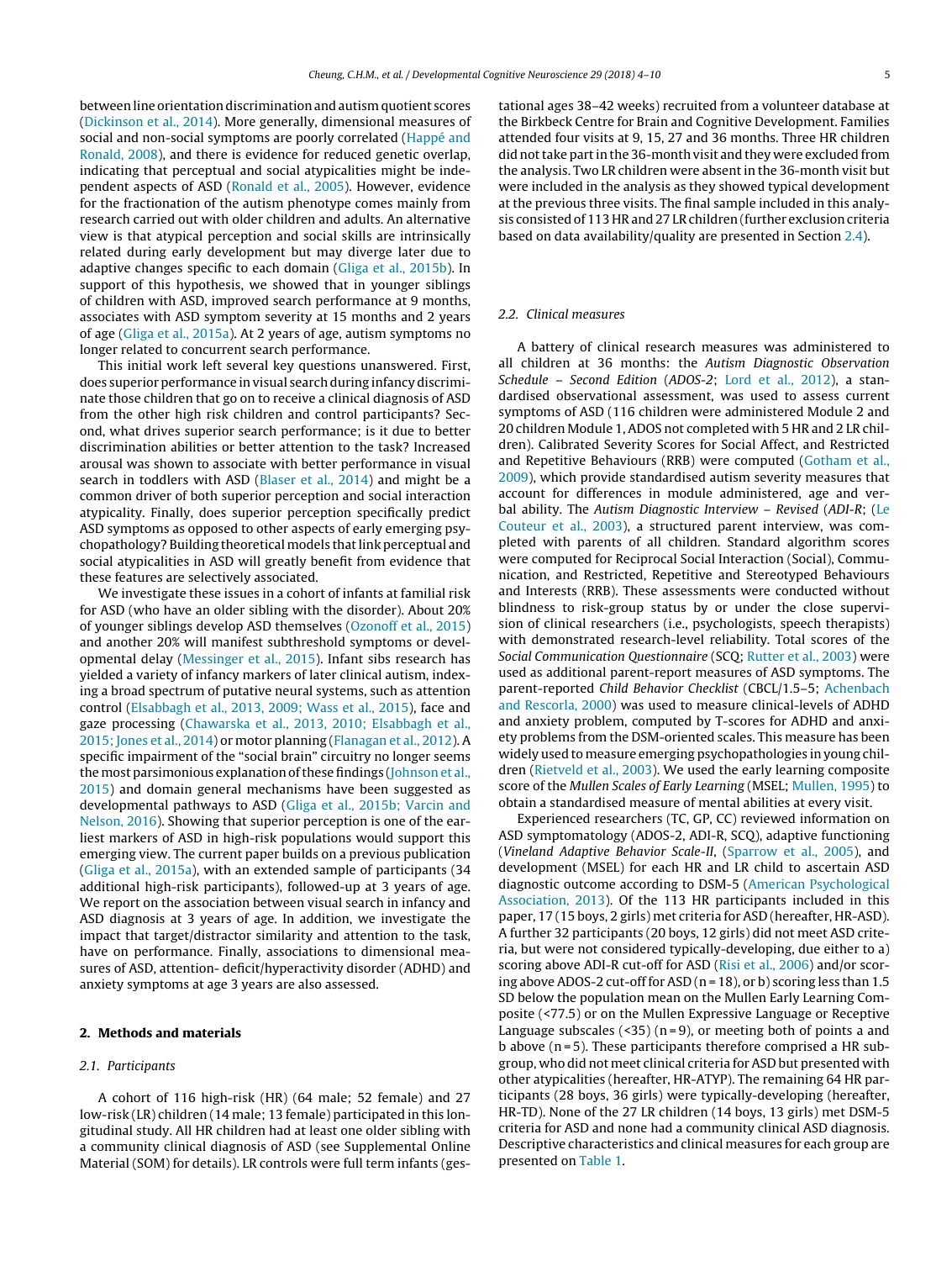## <span id="page-2-0"></span>**Table 1**

Detailed characterisation of HR subgroups and LR controls at all visits for all participants that contributed visual search data.

|                    |                | High risk                  |                             | Low risk                    | p values |
|--------------------|----------------|----------------------------|-----------------------------|-----------------------------|----------|
|                    | ASD            | Atypical                   | Typical                     |                             |          |
| Visit 1-9 months   |                |                            |                             |                             |          |
| Age in days (SD)   | 268.59 (24.99) | 275.32 (23.05)             | 276.89 (26.04)              | 282.70 (25.56)              | ns       |
| <b>MSEL ELC</b>    | 104.12 (16.93) | 101.9 (14.12)              | 110.19 (15.03)              | 112.63 (13.32)              | .07      |
| $N$ (% boys)       | 17 (88.24)     | 31 (61.29)                 | 64 (43.75)                  | 27(51.85)                   |          |
| Visit 2-15 months  |                |                            |                             |                             |          |
| Age in days (SD)   | 465.38 (32.29) | 468.38 (31.62)             | 468.17 (28.71)              | 471.35 (24.29)              | ns       |
| <b>MSEL ELC</b>    | 83.38 (12.20)  | 91.69 (17.37)              | 98.24 (12.54) <sup>a</sup>  | 104.19 (15.46) <sup>a</sup> | < 0.01   |
| N                  | 13             | 29                         | 64                          | 26                          |          |
| Visit 3-2 years    |                |                            |                             |                             |          |
| Age in days (SD)   | 811.35 (82.88) | 799.59 (54.06)             | 802.21 (42.73)              | 768.19 (33.48) <sup>a</sup> | .01      |
| <b>MSEL ELC</b>    | 81.25 (20.32)  | 93.75 (23.99) <sup>a</sup> | 104.02 (15.46) <sup>a</sup> | 114.54 (14.85) <sup>a</sup> | < 0.01   |
| N                  | 17             | 27                         | 58                          | 26                          |          |
| Visit 4-3 years    |                |                            |                             |                             |          |
| Age in months (SD) | 38.56 (1.71)   | 38.69 (1.87)               | 38.92 (1.45)                | 38.72 (1.62)                | ns       |
| <b>MSEL ELC</b>    | 84.81(28.20)   | 87.44(25.59)               | 114.57 (15.89) <sup>a</sup> | 119.48 (15.26) <sup>a</sup> | < 0.01   |
| ADI-Social         | 12.13(5.76)    | 3.06(3.16) <sup>a</sup>    | 1.46(2.00) <sup>a</sup>     | $.96(1.48)^a$               | < 0.01   |
| ADI-Communication  | 11.50(4.69)    | $4.44(4.26)^a$             | $1.70(2.19)^a$              | $.48(1.05)^{a}$             | < 0.01   |
| <b>ADI-RRB</b>     | 5.63(2.55)     | $1.25(2.16)^a$             | $0.46(0.91)^a$              | .08(0.28) <sup>a</sup>      | < 0.01   |
| ADOS-Social        | 4.13(3.12)     | 4.48(2.41)                 | $1.58(0.75)^a$              | $2.56(1.96)^a$              | < 0.01   |
| ADOS-RRB           | 6.25(1.61)     | 5.29(2.68)                 | $3.37(2.33)^a$              | $3.48(2.31)^a$              | < 0.01   |
| SCO                | 16.93 (6.82)   | $6.67(6.78)^a$             | $3.75(4.12)^a$              | 2.67(2.33) <sup>a</sup>     | < 0.01   |
| <b>CBC ADHD</b>    | 63.60 (9.37)   | 57.03 (8.37) <sup>a</sup>  | $53.09(5.58)^a$             | $51.04(2.90)^a$             | < 0.01   |
| <b>CBC</b> Anxiety | 60.47 (11.72)  | 55.93 (8.56)               | $52.86(6.64)^a$             | $51.08(2.19)^a$             | < 0.01   |

aindicates significant differences with the HR-ASD group.

MSEL ELC – Mullen Scales for Early Learning Early Learning Composite; ADI – Autism Diagnostic Interview; ADOS – Autism Diagnostic Observation Schedule; SCQ – Social Communication Questionnaire; CBC – Child Behavior Checklist.



**Fig. 1.** Proportion of correct first looks, at 9 months, 15 months and 2 years. Bars represent 1 SE.

#### 2.3. Stimuli and procedure

We created arrays of eight letters, situated on an imaginary circle, and on a white background (Fig. 1). In each array, seven of the stimuli were letters "x" (the distractors), the 8th stimulus was either "+", "v", "s" or "o" (the targets). For the 9- and 15- month visit, 8 different arrays were created for each target type varying in the position of the target, generating 32 different stimuli in total. To increase variability, letters in an array were either black, blue, red or green (25% of arrays for each colour). Due to time constraints, only 50% of the stimuli were presented at the 27-month visit, gen-erating 16 trials in total (4 trials for each target type) [\(Gliga](#page-6-0) et [al.,](#page-6-0) [2015a\).](#page-6-0) At all visits this task was the first to be administered after parents and baby were welcomed to the lab, and was followed by a battery of eye-tracking tasks.

Infants were seated on mother's lap, at approximately 60 centimetres from a Tobii T120 screen. A five-point calibration routine was run. The experiment was started only after at least 4 points were marked as being properly calibrated for each eye. The infant's behaviour was monitored by a video camera placed above the Tobii monitor. Stimuli were presented with Tobii Studio software. Each of the stimuli was presented once, in a random order, for 1.5 s. Before each stimulus the child's attention was directed to the centre of the screen using a 1 s long audio-video animation (attention getters).

#### 2.4. Statistical analyses

At 9 months, one HR-ATYP participant was excluded due to eye-tracking equipment failure. At 15 months, 8 infants did not contribute data, one because they did not attend the lab visit (HR-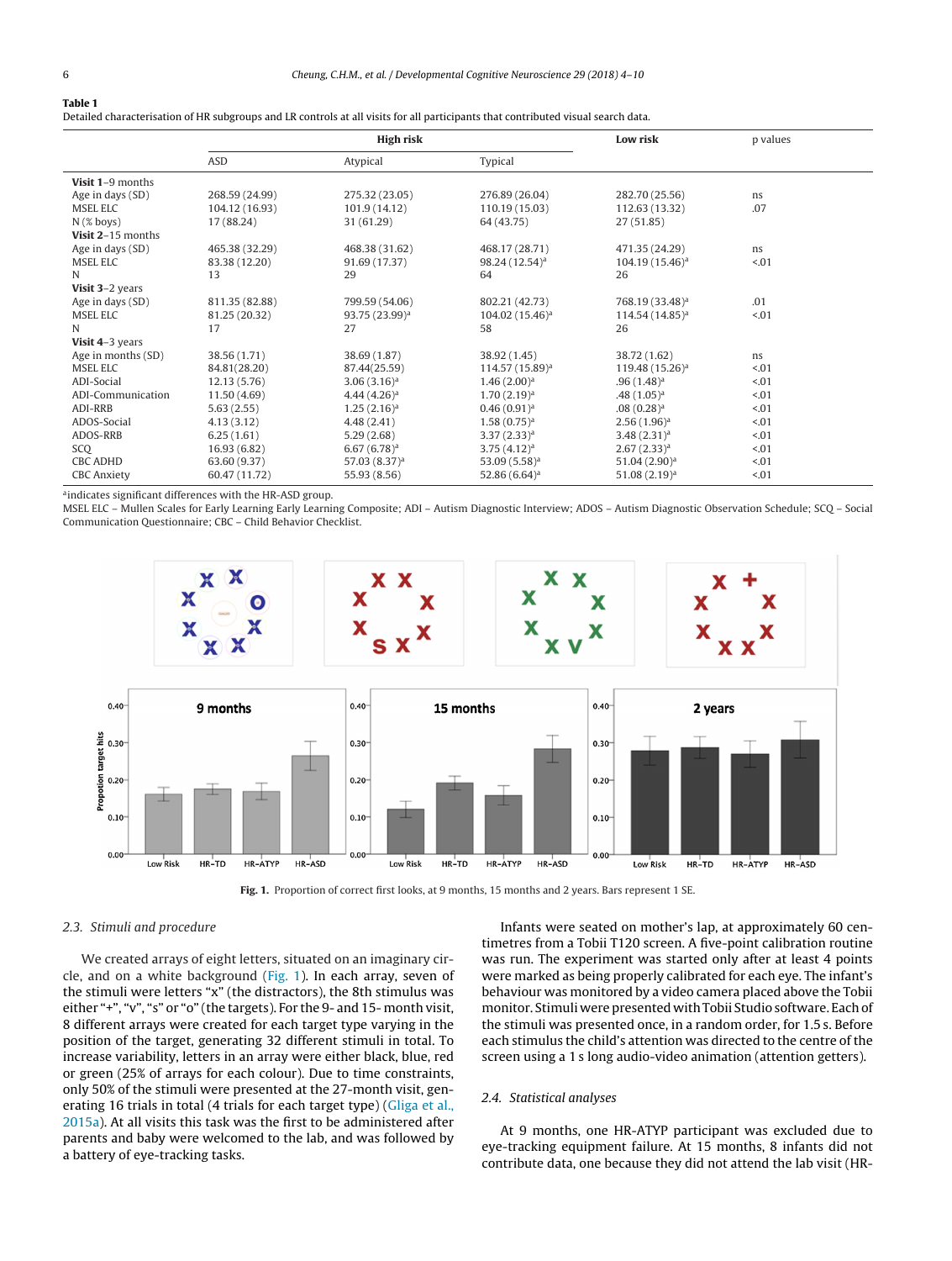ATYP), two HR-ASD participants were excluded due to eye-tracking equipment failure and for five infants the task was skipped due to fussiness (LR  $n = 1$ ; HR-ATYP  $n = 2$ , HR-ASD  $n = 2$ ). At 24 months, 5 toddlers (HR-ATYP) did not take part in the visit and for 6 others (HR-TD) the task was skipped due to fussiness.

We first explored whether outcome groups differed in general attention to task, to ensure that this does not account for any group differences in visual search performance itself. Subsequently, our primary analyses used repeated measures ANOVA to test outcome group differences in first-look hits, calculated as the proportion of trials in which infants made a first saccade towards one of the targets, after fixating at the centre of the screen. Between the 9- and 15-month visits, 54 (47%) of the high-risk families took part in a randomised controlled trial (RCT) of parent-mediated intervention ([Green](#page-6-0) et [al.,](#page-6-0) [2015\),](#page-6-0) with an additional six families enrolled in a similar non-RCT intervention [\(Green](#page-6-0) et [al.,](#page-6-0) [2013\).](#page-6-0) Preliminary analysis accounted for the fact that some of the participants were taking part in these intervention programmes (see SOM for more detail). As there were no significant effects of either recruitment (being enrolled in the intervention, irrespective of whether the children were in treatment or control group) or the intervention itself (i.e. being in the treated arm of the RCT intervention or in a non-RCT intervention), we removed these factors from further analysis.

A first set of ANOVAs was run without additional covariates and followed up by post-hoc t-tests comparing performance of the HR-ASD groups against all other groups. Covariates (e.g. chronological age at test and sex) were entered in a second round of analyses. When at a particular age a significant effect of group was found, we carried out additional analyses to further understand the mechanisms driving these effects (see Section 3.3 and the SOM). Descriptive statistics for number of valid trials and first-look hits are presented in [Table](#page-4-0) 2.

#### **3. Results**

#### 3.1. Attention to the task

A trial was considered valid if the participant made a first saccade to the centre of the display, within 100 ms from the beginning of the trial. Number of valid trials was entered in separate univariate ANOVAs for each age group.

At 9 months, there was a main effect of the outcome group  $(F(3, 135) = 3.34, p = 0.021 \eta^2 = 0.07)$ . Post-hoc pairwise t-tests (Dunnett t) comparing all groups against HR-ASD yielded significant differences with LR ( $p = 0.005$ ), HR-TD ( $p = 0.015$ ) and no difference with HR-ATYP ( $p = 0.10$ ). When MSEL, age and sex were entered as covariates, the effect of outcome group remained significant (F(3,135) = 2.70, p = 0.049,  $\eta^2$  = 0.058), with no significant effects of the covariates (ps > 0.56).

The group difference in the number of valid trials found at 9 months merited additional analysis to clarify their origin. These analyses are detailed in the SOM. In brief, at 9 months groups differed in the amount of looking time to the stimuli  $(F(3, 135) = 3.356;$  $p = 0.021$ ;  $\eta^2 = 0.069$ ), with the HR-ASD group showing longer looking time than the LR group ( $p = 0.008$ ). Bivariate correlations indicated that the number of valid trials were significantly associated with the total looking time to the stimuli  $(r = 0.81, p < 0.01)$ . This suggests that both these variables reflect differences in sustained visual attention, with the HR-ASD group showing better attention to the task.

At 15 months, outcome groups did not significantly differ in the number of valid trials contributed to the analysis  $(F(3,127) < 1)$ . There were also no main effects of age, sex or MSEL, in the follow-up analysis ( $Fs(1,123) < 1$ ).

At 2 years, the same pattern was observed, with no significant effect of outcome group  $(F(3,124) < 1)$  nor of any of the covariates (MSEL, age or sex  $(Fs(1,116) < 1)$ ).

#### 3.2. First look target hits

To analyse how groups differed in the proportion of first look hits, we ran repeated measures ANOVA with target types  $(o, s, +, v)$ as the within-subject factor, and outcome group between subjects. This effectively means that a minimum of 4 trials was required for a participant to contribute to the analysis. At 9 months, this analysis yielded a main effect of trial type (F(3,369) = 15.944, p <0.001,  $\eta^2$  = 0.115; Fig. S1). All groups performed better in the 'o' and 's' targets trials than the 'v' and '+' targets trials (see SOM). There was also a main effect of group (F(3,123) = 3.352, p = 0.021,  $\eta^2$  = 0.076; [Fig.](#page-2-0) 1) but no significant interaction between trial type x group  $(F(9,369) = 1.274, p > 0.1)$ . Post-hoc *t*-tests indicated that HR-ASD had a significantly higher proportion of first looks to the target than LR ( $p = 0.014$ ), HR-TD ( $p = 0.015$ ) and HR-ATYP group ( $p = 0.019$ ; [Fig.](#page-2-0) 1). First look hits did not correlate with the quantity of valid trials (Pearson's  $r = 0.123$ ,  $p < 0.1$ ; Fig. S2). However, because a group difference in the quantity of valid trials was observed at this age, this measure was entered together with MSEL, sex and age as covariates, in the follow-up ANOVA. The main effect of group remained significant (F(3,119) = 2.80, p = 0.043,  $\eta^2$  = 0.066) and none of the covariates had a significant impact on target hits  $(Fs(1.119) < 1)$ .

At 15 months, a main effect of outcome group was again observed (F(3,113) = 4.15, p = 0.008,  $\eta^2$  = 0.099; [Fig.](#page-2-0) 1), alongside a main effect of trial type (F(3,339) = 15.324, p < 0.001; Fig. S1) and no significant interaction between trial type x group (F(9, 339) < 1). At this age, also, HR-ASD demonstrated superior performance when compared to HR-ATYP ( $p = 0.030$ ) and LR ( $p = 0.002$ ) and marginally, when compared to HR-TD ( $p = 0.077$ ; [Fig.](#page-2-0) 1). When age, sex and MSEL were added as covariates, the effect of group became marginal (F(3,109) = 2.212, p = 0.091,  $\eta^2$  = 0.057). MSEL had a significant effect on performance (F(1,109) = 4.984, p = 0.028,  $\eta^2$  = 0.044), with better performance in those infants with lower MSEL.

At 2 years, outcome groups did not differ in performance  $(F(3,97) < 1)$ . Performance varied with trial type  $(F(3, 297) = 46.27$ ,  $p$  < 0.001) but there was no interaction type x group (F(9,297) < 1). When adding age, sex and MSEL as covariates, this yielded a main effect of sex  $(F(1,92) = 5.46, p = 0.022)$  with boys performing better than girls and no other significant effects were observed.

#### 3.3. Additional analyses on search behaviour

Additional measures were derived to further investigate the origin of the superior search performance at 9 and 15 months (see SOM). Briefly, no group differences in biases to orient to a particular side of the screen (left vs right, top vs bottom) were found and biases did not relate to target hit performance. Better performance in the HR-ASD group was not due to the other groups being less accurate in aiming for the target (i.e. landing on the neighbouring AOIs instead). Finally, the amount of time spent on the target, when reached, although longer than the time spent on each distractor visit, did not differ between groups (see SOM for details).

## 3.4. Association with dimensional measures of ASD, ADHD and anxiety symptoms

Social communication symptoms measured using the ADI and SCQ were significantly or marginally correlated with search performance at 9 months and 15 months ([Table](#page-4-0) 3). Since outcome groups differed also in the severity of co-occurring symptoms (ADHD, anxiety; see [Table](#page-2-0) 1), we asked whether performance in the visual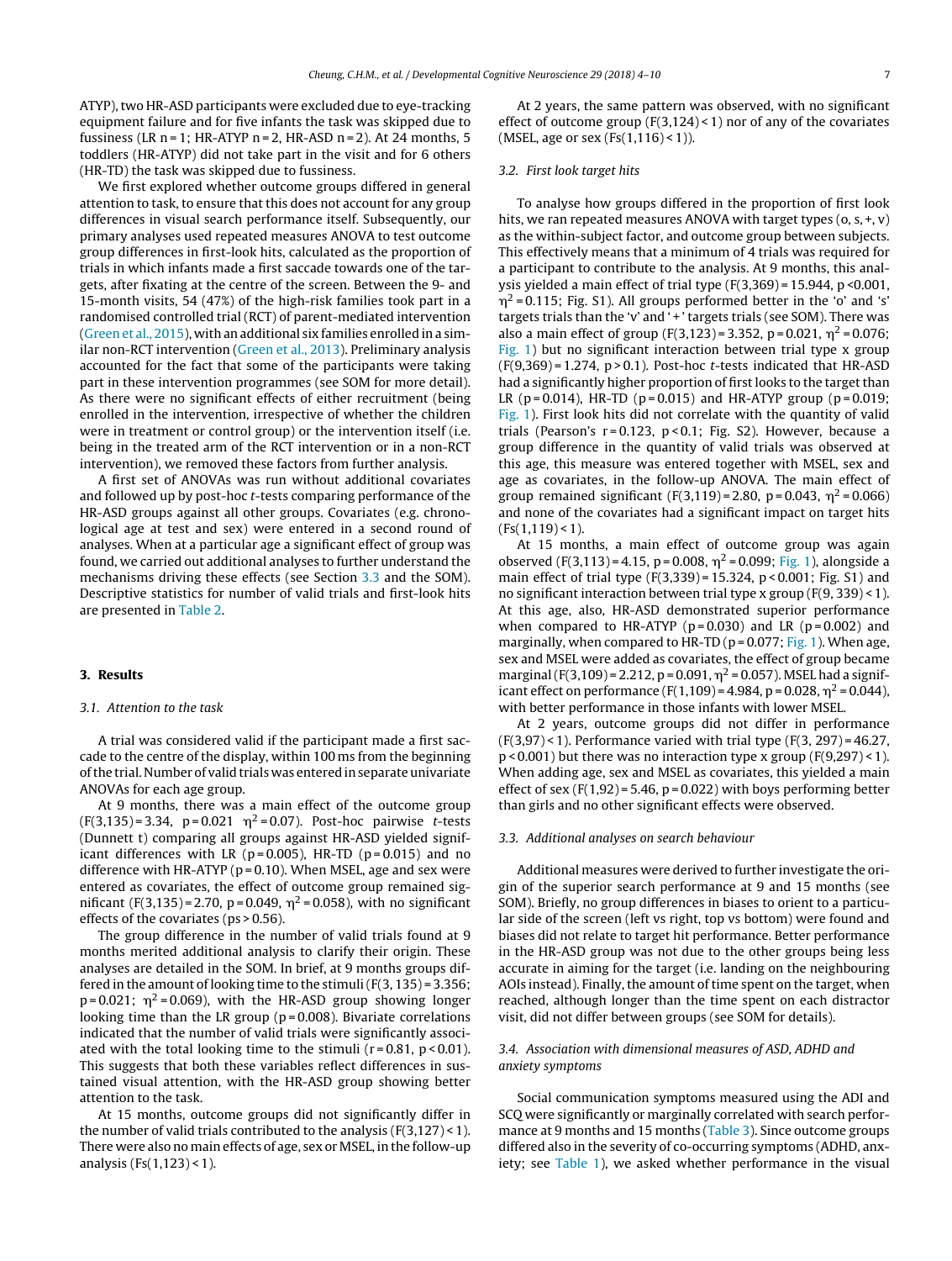#### <span id="page-4-0"></span>**Table 2**

Mean and standard deviation of the number of valid trials and proportion of first-look target hits for each outcome group.

|                   | HR-ASD       | HR-ATYP      | HR-TD        | Low Risk     |
|-------------------|--------------|--------------|--------------|--------------|
| Visit 1-9 months  |              |              |              |              |
| Valid trials (SD) | 16.24(2.63)  | 13.58 (4.05) | 12.91 (4.57) | 12.22 (4.98) |
| N                 | 17           | 31           | 64           | 27           |
| Target hits (SD)  | .26(.16)     | .17(0.12)    | .17(0.11)    | .14(.09)     |
| N                 | 17           | 29           | 58           | 27           |
| Visit 2-15 months |              |              |              |              |
| Valid trials (SD) | 13.00 (6.64) | 13.97 (6.10) | 13.00 (5.21) | 12.31 (5.18) |
| N                 | 14           | 29           | 64           | 26           |
| Target hits (SD)  | .28(.12)     | .16(.13)     | .19(0.14)    | .11(.10)     |
| N                 | 11           | 26           | 57           | 25           |
| Visit 3-2 years   |              |              |              |              |
| Valid trials (SD) | 10.88(3.18)  | 10.74 (3.58) | 9.71(4.04)   | 9.76(3.17)   |
| N                 | 17           | 27           | 58           | 26           |
| Target hits (SD)  | .31(.18)     | .28(.15)     | .29(.19)     | .26(.18)     |
| N                 | 15           | 20           | 44           | 24           |

#### **Table 3**

Bivariate correlations between task performance (number of valid trials and first-look hits) measured at 9 and 15 months and continuous measures of ASD, ADHD and anxiety symptoms and Mullen scores measured at 3 years of age, in the whole sample (see SOM for the same analysis restricted to the HR group).

|          | <b>ADI</b><br><b>Social</b> | <b>ADI</b><br>Comm | <b>ADI</b><br><b>RRB</b> | <b>ADOS</b><br><b>Social</b> | <b>ADOS</b><br><b>RRB</b> | <b>SCQ</b> | <b>CBC</b><br><b>ADHD</b> | <b>CBC</b><br>Anxiety | <b>MSEL</b><br><b>ELC</b> |
|----------|-----------------------------|--------------------|--------------------------|------------------------------|---------------------------|------------|---------------------------|-----------------------|---------------------------|
| Valid 9m | .225                        | .214               | .214                     | .112                         | .237                      | .155       | .175                      | .092                  | $-.031$                   |
| p        | .009                        | .013               | .013                     | .194                         | .006                      | .075       | .050                      | .302                  | .725                      |
| N        | 135                         | 135                | 135                      | 135                          | 135                       | 132        | 127                       | 127                   | 135                       |
| Hits 9m  | .229                        | .162               | .108                     | .047                         | .132                      | .211       | .049                      | .061                  | $-.009$                   |
| p        | .007                        | .060               | .212                     | .589                         | .128                      | .015       | .584                      | .495                  | .320                      |
| N        | 135                         | 135                | 135                      | 135                          | 135                       | 132        | 127                       | 127                   | 135                       |
| Hits 15m | .230                        | .201               | .150                     | $-.007$                      | .075                      | .166       | .026                      | .022                  | $-.023$                   |
| p        | .009                        | .023               | .092                     | .944                         | .400                      | .064       | .779                      | .810                  | .794                      |
| N        | 127                         | 127                | 127                      | 127                          | 127                       | 125        | 121                       | 121                   | 127                       |
|          |                             |                    |                          |                              |                           |            |                           |                       |                           |

Valid – number of valid trials; Hits – proportion of first-look towards targets; ADI – Autism Diagnostic Interview with subscales of social, communication (Comm) and Restricted and Repetitive Behaviour subscales (RRB); ADOS – Autism Diagnostic Observation Schedule; SCQ – Social Communication Questionnaire; MSEL – Mullen Scales for Early Learning Early Learning Composite; CBC – Child Behavior Checklist; Significant associations (p < .05) are indicated in bold and marginal associations (p < .1) in italics.

search tasks specifically relates to ASD symptoms or more generally to early emerging psychopathology. We found no evidence of significant association between hit performance and traits of ADHD or anxiety based on the results of bivariate correlations reported in Table 3. The patterns of correlations were similar when restricting the results to the HR group only (see Table S1). Number of valid trials at 9 months, however, was significantly associated with ASD, ADHD and anxiety symptoms (rs > 0.18, ps < 0.05; Table 3). We subsequently ran partial correlations controlling for co-occurring ASD symptoms using the parent-rated SCQ, and the associations between the number of valid trials and ADHD or anxiety symptoms were no longer significant (rs < 0.08, ps > 0.37). We also tested the association between parent-rated SCQ and visual search performance at 9 months, controlling for the effects of ADHD and anxiety symptoms separately. The correlation remained significant when controlling for ADHD symptoms ( $r = 0.17$ ,  $p = 0.05$ ), but not when controlling for anxiety symptoms ( $r = 0.14$ ,  $p = 0.12$ ).

#### **4. Discussion**

The first key question we addressed in this paper was whether superior visual search performance during infancy is observed in HR siblings who go on to receive a later ASD diagnosis (HR-ASD). At 9 and 15 months but not at 2 years of age, visual search performance differentiated those infants who met clinical criteria for ASD at 3 years of age from the high-risk infants without a diagnosis and from low risk controls, with superior search performance observed in the HR-ASD group ([Fig.](#page-2-0) 1). These findings extend our previous report of an association between 9-month old search performance and dimensional measures of ASD symptoms at 2 years of age [\(Gliga](#page-6-0) et [al.,](#page-6-0) [2015a\)](#page-6-0) and establish superior visual search as an antecedent of autism spectrum disorders, i.e. a marker associated with later diagnosis, but which manifests before the onset of clinical diagnostic symptoms [\(Johnson](#page-6-0) et [al.,](#page-6-0) [2015\).](#page-6-0)

A second key aim was to better characterise the mechanisms underlying the HR-ASD infants' superiority in the visual search task. Because superiority is demonstrated in the first-look performance, differences in oculomotor control could not explain the findings. This conclusion was backed-up by our follow-up analysis of the direction of the first look, which showed that poorer performance in the other outcome groups was not due to them just missing the target due to poor oculomotor control. Previous research had suggested that less strong side biases in ASD may help their visual search (Keehn and Joseph et al., 2016) but we found that this cannot explain performance in our task. It has also been suggested that superior search results from better discrimination of target and distractor elements, given ASD participants perform better especially when target and distractors were very similar to each other [\(Kaldy](#page-6-0) et [al.,](#page-6-0) [2011;](#page-6-0) [O'Riordan](#page-6-0) et [al.,](#page-6-0) [2001\).](#page-6-0) Target type did affect performance (with higher rates of target hits for "O" and "S" targets than for "+" and "V" targets) but target type did not moderate group differences in performance in our study. This does not in itself refute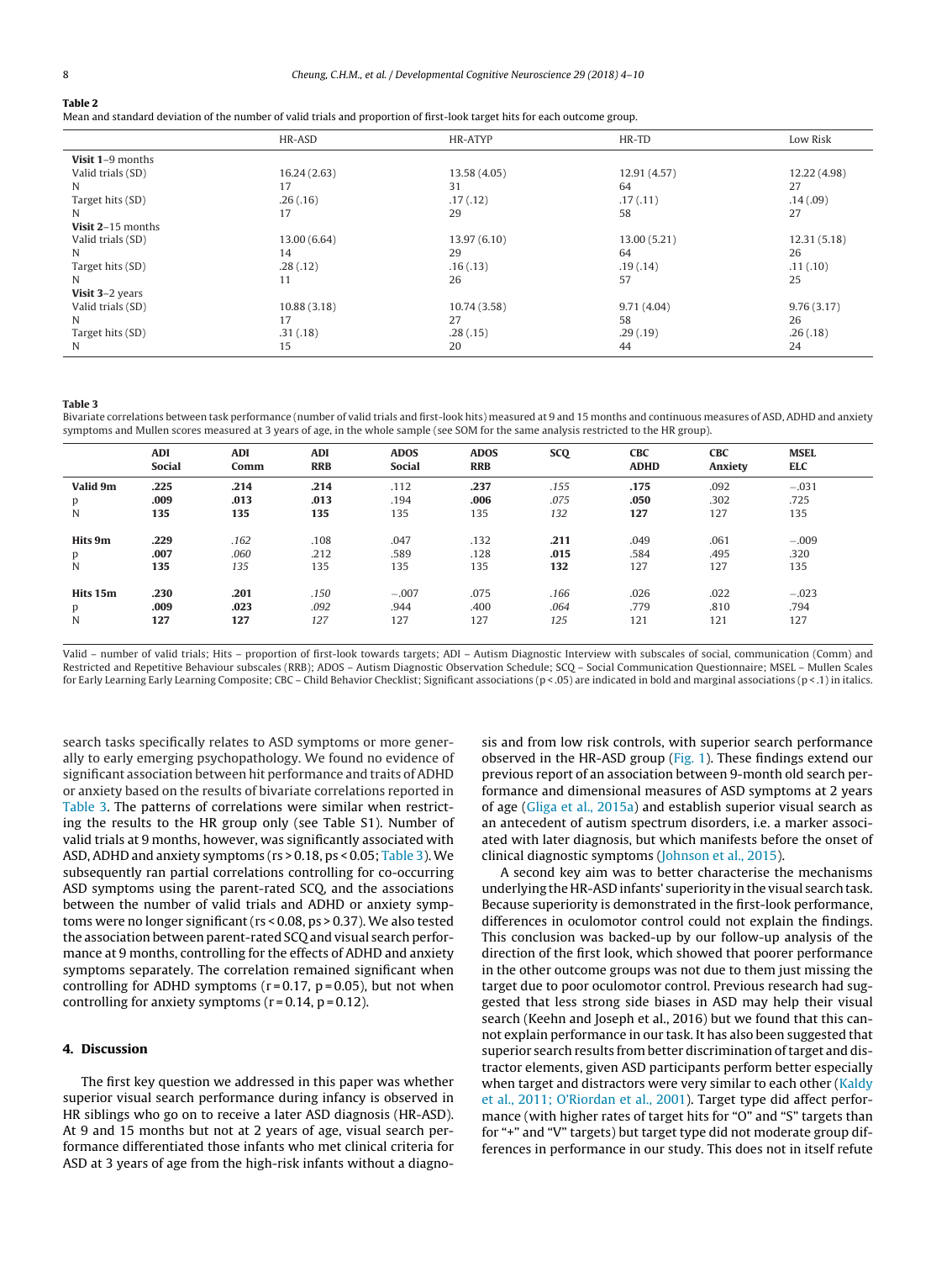<span id="page-5-0"></span>the hypothesis of superior discrimination ability. Morefine-grained variation of target/distractor differences or direct assessments of discrimination ability will better address this hypothesis, in the future.

Target detection has also been suggested to vary with arousal levels (Aston-Jones and Cohen, 2005). Blaser et al. (2014) found that during a visual search task, toddlers with autism deployed greater pupil dilation in response to the stimuli, an index of increased arousal; these authors also described an association between larger pupil diameter and superior target hit performance (Blaser et al., 2014). Since the relationship between arousal/pupil dilation and performance is U-shaped [\(McGinley](#page-6-0) et [al.,](#page-6-0) [2015\),](#page-6-0) with too little or too much arousal associated with poor task performance, the above findings suggest that ASD participants, and not the controls, were in an optimal state of arousal for visual search. Stimulus presentation in our task was too short to measure pupil dilation (1.5 s compared to the 4 s used by Blaser et al.), but we did observe that HR-ASD infants were more attentive to the task than the other groups, spending more time looking at the visual search stimuli. However, this measure of attention did not relate to search performance per se, suggesting that two partially independent processes may account for the atypical attention and perceptual abilities associated with ASD. Interestingly, some have suggested that arousal merely amplifies pre-existing individual differences in information processing [\(Eldar](#page-6-0) et [al.,](#page-6-0) [2013\).](#page-6-0) Thus, it remains an open question whether perception or arousal-based models better explain the ASD advantage in visual search (and the emergence of ASD symptoms).

The developmental change in the HR-ASD advantage during the first 2 years of life is intriguing, especially given that others have reported superior search later in development, including in 2-yearolds with ASD ([Kaldy](#page-6-0) et [al.,](#page-6-0) [2011\),](#page-6-0) an age at which we observed no group differences. One important difference between the Kaldy et al. task and ours is in the nature of the target/distractor differences. It was in the conjunction task (when both colour and shape highlighted the targets) that the ASD group excelled in their study ([Kaldy](#page-6-0) et [al.,](#page-6-0) [2011\).](#page-6-0) Our task is more akin to a singleton search, since the O and S targets were unique in the display of Xs in having curved lines, the + differed in line orientation and the V had no line crossing. As [Fig.](#page-2-0) 1 suggests, all groups except the HR-ASD group improved in performance between 15 and 24 months, "catching-up" with the HR-ASD group. It is thus possible that the development of the visual system eventually masks group differences in simpler tasks and that more difficult searches (such as conjunction searches) are needed to reveal ASD superiority later on. The less prominent developmental change in the HR-ASD performance parallels findings of reduced developmental progressions of structural connectivity ([Wolff](#page-6-0) et [al.,](#page-6-0) [2012,](#page-6-0) [2015\)](#page-6-0) and suggests decreased plasticity in the HR-ASD group.

Finally, although we demonstrate an association between superior visual search at 9 and 15 months and the severity of ASD symptoms at 3 years of age, no association with ADHD or anxiety symptoms was found. Many of the previously identified infant markers of ASD are based on impairments common to multiple neurodevelopmental outcomes ([Jones](#page-6-0) et [al.,](#page-6-0) [2014\)](#page-6-0) and it was suggested that common neurodevelopmental disorders may stem from common genetic etiology [\(Pettersson](#page-6-0) et [al.,](#page-6-0) [2013\).](#page-6-0) Yet, superior perception had been singled out as a unique feature of ASD ([Happé](#page-6-0) [and](#page-6-0) [Frith,](#page-6-0) [2006\).](#page-6-0) To date, visual search paradigms have seldom been used in ADHD research, except to show poorer search performance in children with this condition ([Hazell](#page-6-0) et [al.,](#page-6-0) [1999;](#page-6-0) [Karatekin](#page-6-0) [and](#page-6-0) [Asarnow,](#page-6-0) [1998;](#page-6-0) [Mason](#page-6-0) et [al.,](#page-6-0) [2004,](#page-6-0) [2003\).](#page-6-0) In another study, participants with ASD, but not participants with ADHD showed detail-focused drawing styles (Booth et al., 2003). However, detail-focused or analytic processing were found to be associated with negative mood, in individuals with depression or anxiety (e.g. [Derryberry](#page-6-0) [and](#page-6-0) [Reed,](#page-6-0) [1994;](#page-6-0) [Gasper](#page-6-0) [and](#page-6-0) [Clore,](#page-6-0) [2002;](#page-6-0) [Hesse](#page-6-0) [and](#page-6-0) [Spies,](#page-6-0) [1996\)](#page-6-0) and a recent study in adults reported an association between increased anxiety and improved letter detection (Berggren et al., 2015). In contrast to some of these studies, we did not find an association between search performance and either parent-report ADHD or anxiety symptoms, while performance associated with various parental reports of ASD symptom severity (the ADI, the SCQ). Given that parental reports of behavioural atypicalities tend to be highly correlated across dimensions (e.g.the ADI and the CBCL), the differential association between superior search and ASD symptoms is noteworthy.

Although the specificity of this antecedent marker will increase its value in future clinical work, it also raises a significant challenge. While more domain general early markers are being identified, it remains unclear why they impact on the emergence of particular developmental milestones, such as initiation of social interaction or eye-contact, i.e. those ASD traits measured by the ADI/SCQ. While the factors mediating the relationship between early visual attention and perception and later ASD symptoms are yet to be identified, our findings, especially the dynamic changes in perception and its association to ASD symptoms, suggest that answers to these questions are most likely to emerge from research into early development.

#### **Conflict of interest**

The authors report no conflict of interest.

#### **Acknowledgements**

We are very grateful for the enormous contributions the BASIS families have made towards this study. We also wish to thank the BASIS team (Simon Baron-Cohen, Patrick Bolton, Anna Blasi, Kim Davies, Mayada Elsabbagh, Janice Fernandes, Isobel Gammer, Jonathan Green, Jeanne Guiraud, Michelle Liew, Sarah Lloyd-Fox, Helen Maris, Louise O'Hara, Greg Pasco, Andrew Pickles, Helen Ribeiro, Erica Salomone, Leslie Tucker and Faiben Yemane), the UK Medical Research Council (G0701484) and the BASIS funding consortium led by Autistica [\(www.basisnetwork.org](http://www.basisnetwork.org)) supported this research.

#### **Appendix A. Supplementary data**

Supplementary data associated with this article can be found, in the online version, at <http://dx.doi.org/10.1016/j.dcn.2016.09.003>.

#### **References**

- Achenbach, T.M., Rescorla, L.A., 2000. [Manual](http://refhub.elsevier.com/S1878-9293(16)30121-9/sbref0005) [for](http://refhub.elsevier.com/S1878-9293(16)30121-9/sbref0005) [the](http://refhub.elsevier.com/S1878-9293(16)30121-9/sbref0005) [ASEBA](http://refhub.elsevier.com/S1878-9293(16)30121-9/sbref0005) [Preschool](http://refhub.elsevier.com/S1878-9293(16)30121-9/sbref0005) [Forms](http://refhub.elsevier.com/S1878-9293(16)30121-9/sbref0005) [&](http://refhub.elsevier.com/S1878-9293(16)30121-9/sbref0005) [Profiles.](http://refhub.elsevier.com/S1878-9293(16)30121-9/sbref0005) [University](http://refhub.elsevier.com/S1878-9293(16)30121-9/sbref0005) [of](http://refhub.elsevier.com/S1878-9293(16)30121-9/sbref0005) [Vermont,](http://refhub.elsevier.com/S1878-9293(16)30121-9/sbref0005) [Research](http://refhub.elsevier.com/S1878-9293(16)30121-9/sbref0005) [Centre](http://refhub.elsevier.com/S1878-9293(16)30121-9/sbref0005) [for](http://refhub.elsevier.com/S1878-9293(16)30121-9/sbref0005) [Children,](http://refhub.elsevier.com/S1878-9293(16)30121-9/sbref0005) [Youth](http://refhub.elsevier.com/S1878-9293(16)30121-9/sbref0005) [and](http://refhub.elsevier.com/S1878-9293(16)30121-9/sbref0005) [Families,](http://refhub.elsevier.com/S1878-9293(16)30121-9/sbref0005) [Burlington,](http://refhub.elsevier.com/S1878-9293(16)30121-9/sbref0005) [VT.](http://refhub.elsevier.com/S1878-9293(16)30121-9/sbref0005)
- American Psychological Association, 2013. Diagnostic and Statistical Manual of Mental Disorders (5th ed) Washington, DC.
- Aston-Jones, G., Cohen, J.D., 2005. An integrative theory of locus coeruleus-norepinephrine function: adaptive gain and optimal performance. Annu. Rev. Neurosci. 28, 403–450, [http://dx.doi.org/10.1146/annurev.neuro.](dx.doi.org/10.1146/annurev.neuro.28.061604.135709) [28.061604.135709.](dx.doi.org/10.1146/annurev.neuro.28.061604.135709)
- Berggren, N., Blonievsky, T., Derakshan, N., 2015. Enhanced visual detection in trait anxiety. Emotion 15 (4), 477–483, [http://dx.doi.org/10.1037/a0039449.](dx.doi.org/10.1037/a0039449)
- Blaser, E., Eglington, L., Carter, A.S., Kaldy, Z., 2014. Pupillometry reveals a mechanism for the Autism Spectrum Disorder (ASD) advantage in visual tasks. Sci. Rep. 4, 4301, [http://dx.doi.org/10.1038/srep04301](dx.doi.org/10.1038/srep04301).
- Booth, R., Charlton, R., Hughes, C., Happé, F., 2003. Disentangling weak coherence and executive dysfunction: planning drawing in autism and attention-deficit/hyperactivity disorder. Philos. Trans. R. Soc. Lond. B Biol. Sci.
- 358 (1430), 387–392, [http://dx.doi.org/10.1098/rstb.2002.1204](dx.doi.org/10.1098/rstb.2002.1204). Cantio, C., Jepsen, J.R., Madsen, G.F., Bilenberg, N., White, S.J., 2016. Exploring 'The
- autisms' at a cognitive level. Autism Res., [http://dx.doi.org/10.1002/aur.1630](dx.doi.org/10.1002/aur.1630). Chawarska, K., Volkmar, F., Klin, A., 2010. Limited attentional bias for faces in
- toddlers with autism spectrum disorders. Arch. Gen. Psychiatry 67 (2), 178–185, [http://dx.doi.org/10.1001/archgenpsychiatry.2009.194](dx.doi.org/10.1001/archgenpsychiatry.2009.194).